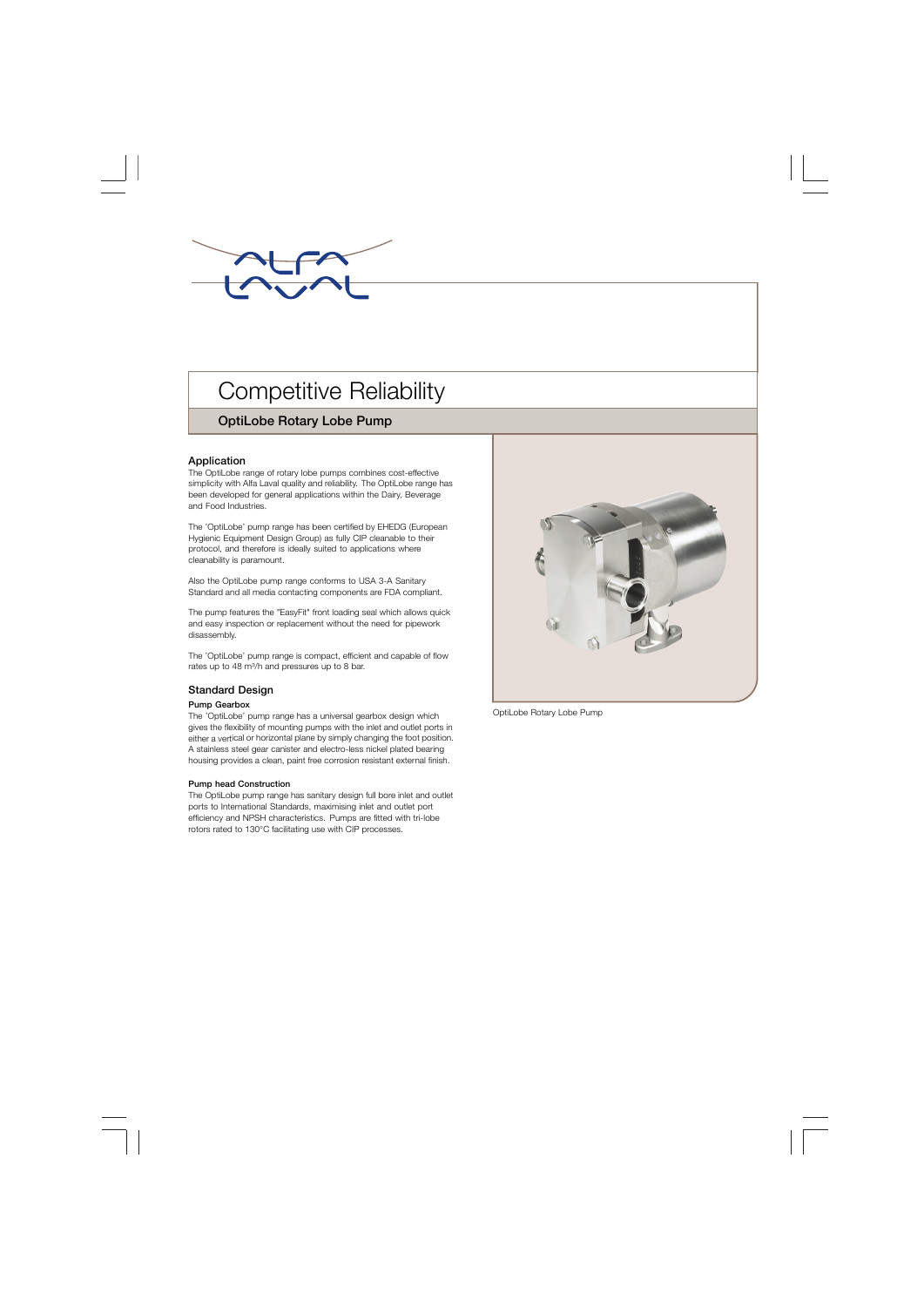#### **Materials of Construction**

Gear canister - 304 stainless steel. Bearing housing - electroless nickel plated cast iron. Shafts - duplex stainless steel. Pumphead - product wetted components in 316L .

Product wetted elastomers of EPDM, FPM all FDA conforming.

#### **Weight**

| Pump Model | Bare Shaft Pump (kg) |
|------------|----------------------|
| 22         | 20.5                 |
| 23         | 21.5                 |
| 32         | 33.5                 |
| 33         | 34.5                 |
| 42         | 60                   |
|            | 63                   |

## **Shaft Seal Options**

- EasyFit type single or single flush/quench mechanical seals.

All sealing options are fully front loading and fully interchangeable. Specialised seal setting of the mechanical seal is not required as the seal is dimensionally set on assembly. This feature further enhances fast and efficient on-site seal interchangeability.



#### **Materials for Mechanical Seals**

Carbon/Stainless Steel, Carbon/Silicon Carbide or Silicon Carbide/Silicon Carbide.

#### **Pump Sizing**

In order to correctly size a rotary lobe pump some essential information is required. Provision of this information listed below enables our Customer Support personnel to obtain the optimum pump selection.

## **Product/Fluid Data**

- Fluid to be pumped
- **Viscosity**
- SG/Density
- Pumping temperature, minimum, normal and maximum
- Cleaning in Place temperature(s), minimum, normal and maximum

### **Performance Data**

- Flow rate, minimum, normal and maximum
- Discharge head/pressure (closest to pump outlet)
- Suction condition

### **Standard Specification Options**

- Specification of inlet and outlet ports (Screwed male to DIN11851 to BS 4825, SMS, ISS/IDF, RJT and Tri-clamp).
- Complete pump unit comprising: Pump + Baseplate (mild or stainless steel) + coupling with guard + Geared electric motor suitable for (or supplied with) frequency speed control or manual variable speed drive (advise motor enclosure and electrical supply)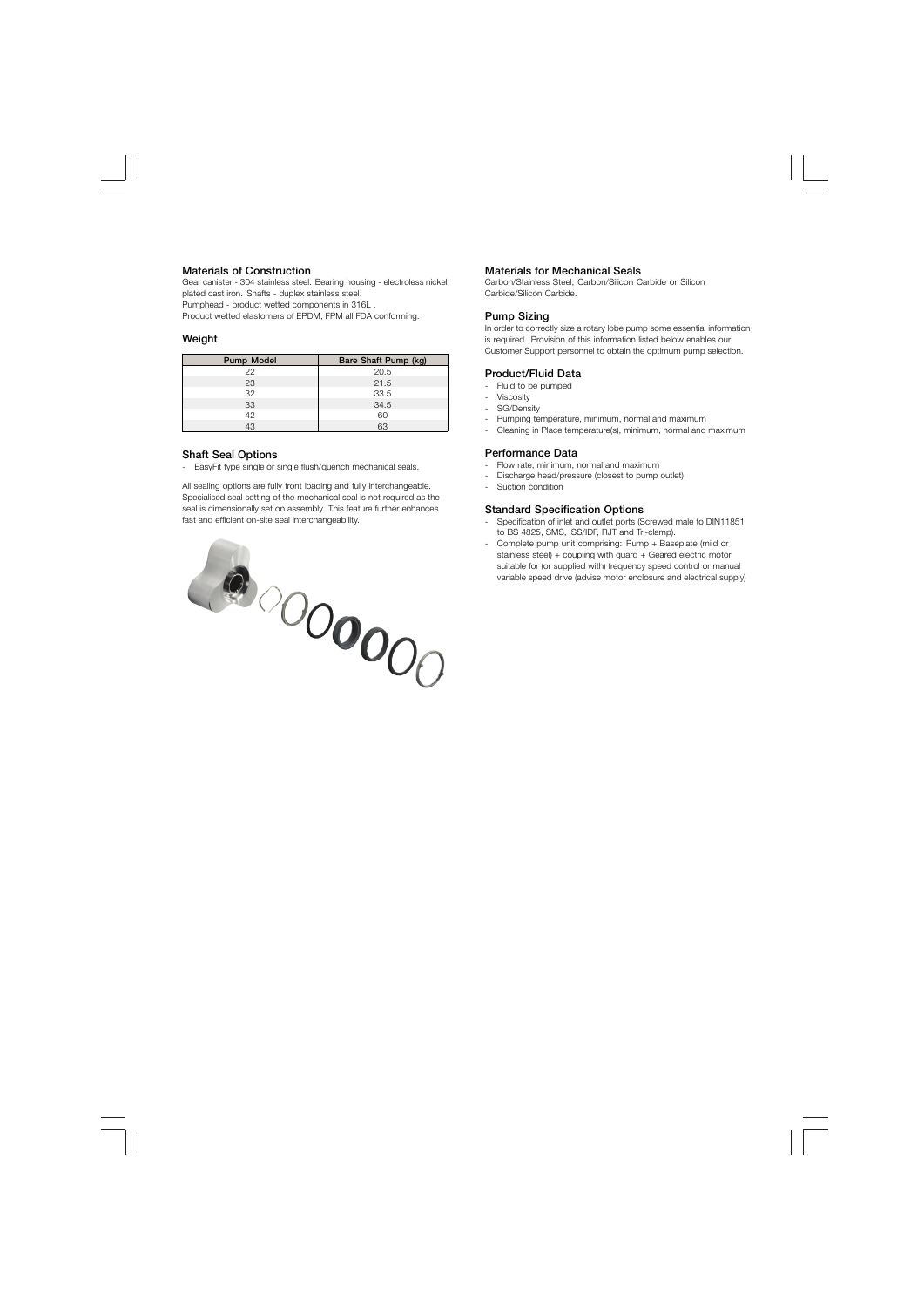# **Working Principle**

The positive displacement of the OptiLobe pump is provided by non-contacting, contra rotating tri-lobe rotors within a fully swept pump chamber. All OptiLobe pumps are capable of bi-rotational flow without modification.

# Fig. 1



#### **Flows/Pressures/Connections**

| <b>OptiLobe Model</b> |            | <b>Displacement</b>                               |       | Inlet and Outlet<br>Connection<br><b>Size</b> |                | <b>Differential Pressure</b> | <b>Maximum</b><br>Speed |         |  |
|-----------------------|------------|---------------------------------------------------|-------|-----------------------------------------------|----------------|------------------------------|-------------------------|---------|--|
|                       | Litres/rev | $US$ gall/<br>Imp gall/<br>$100$ rev<br>$100$ rev |       | mm                                            | in             | bar                          | psi                     | rev/min |  |
| 22                    | 0.17       | 3.74                                              | 4.49  | 40                                            | 1.5            | 8                            | 115                     | 1000    |  |
| 23                    | 0.21       | 4.62                                              | 5.55  | 40                                            | 1.5            | 8                            | 115                     | 1000    |  |
| 32                    | 0.32       | 7.04                                              | 8.45  | 50                                            | $\overline{2}$ | 8                            | 115                     | 1000    |  |
| 33                    | 0.40       | 8.80                                              | 10.57 | 50                                            | $\mathfrak{p}$ | 8                            | 115                     | 1000    |  |
| 42                    | 0.64       | 14.08                                             | 16.91 | 65                                            | 2.5            | 8                            | 115                     | 1000    |  |
| 43                    | 0.82       | 18.04                                             | 21.66 | 80                                            | 3              | 8                            | 115                     | 1000    |  |